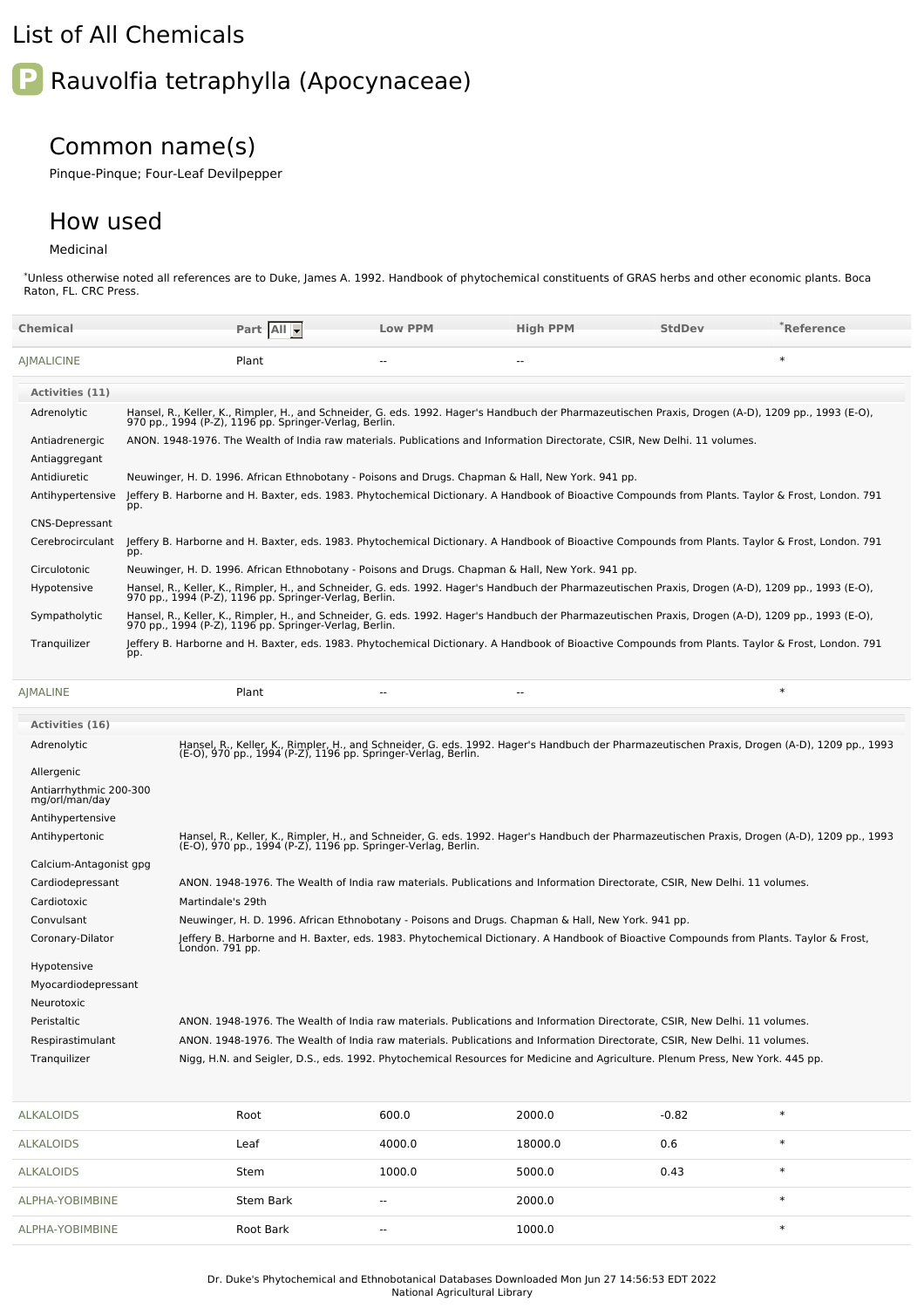| ALPHA-YOBIMBINE                  |                                                                                                                                                                                                                                                                                                                                                                                                                                | Leaf              | -- | 5000.0                                                                                           | $\ast$                                                                                                                                                                                                  |  |  |
|----------------------------------|--------------------------------------------------------------------------------------------------------------------------------------------------------------------------------------------------------------------------------------------------------------------------------------------------------------------------------------------------------------------------------------------------------------------------------|-------------------|----|--------------------------------------------------------------------------------------------------|---------------------------------------------------------------------------------------------------------------------------------------------------------------------------------------------------------|--|--|
| <b>ALSTONINE</b>                 |                                                                                                                                                                                                                                                                                                                                                                                                                                | Plant             | ٠. |                                                                                                  | $\ast$                                                                                                                                                                                                  |  |  |
| Activities (5)                   |                                                                                                                                                                                                                                                                                                                                                                                                                                |                   |    |                                                                                                  |                                                                                                                                                                                                         |  |  |
| Antiamebic<br>Antibacterial      |                                                                                                                                                                                                                                                                                                                                                                                                                                |                   |    | Medicinal and Poisonous Plants of the Tropics. Leeuwenberg, A.J.M., ed. Pudoc, Wageningen. 1987. |                                                                                                                                                                                                         |  |  |
| Antineoplastic                   |                                                                                                                                                                                                                                                                                                                                                                                                                                |                   |    |                                                                                                  | Jeffery B. Harborne and H. Baxter, eds. 1983. Phytochemical Dictionary. A Handbook of Bioactive Compounds from Plants. Taylor & Frost, London. 791 pp.                                                  |  |  |
| Fungicide                        |                                                                                                                                                                                                                                                                                                                                                                                                                                |                   |    |                                                                                                  | Recio, M. C., Rios, J. L., and Villar, A., A review of some antimicrobial compounds isolated from medicinal plants reported in the literature 1978-1988,<br>Phytotherapy Research, 3(4), 1989, 117-125. |  |  |
| Pesticide                        |                                                                                                                                                                                                                                                                                                                                                                                                                                |                   |    |                                                                                                  |                                                                                                                                                                                                         |  |  |
|                                  |                                                                                                                                                                                                                                                                                                                                                                                                                                |                   |    |                                                                                                  |                                                                                                                                                                                                         |  |  |
| <b>ARICINE</b>                   |                                                                                                                                                                                                                                                                                                                                                                                                                                | Leaf              | ٠. | $\overline{a}$                                                                                   | $\ast$                                                                                                                                                                                                  |  |  |
| <b>Activities (4)</b>            |                                                                                                                                                                                                                                                                                                                                                                                                                                |                   |    |                                                                                                  |                                                                                                                                                                                                         |  |  |
| (-)-Chronotropic<br>Pesticide    | Neuwinger, H. D. 1996. African Ethnobotany - Poisons and Drugs. Chapman & Hall, New York. 941 pp.<br>Nigg, H.N. and Seigler, D.S., eds. 1992. Phytochemical Resources for Medicine and Agriculture. Plenum Press, New York. 445 pp.<br>Amebicide IC50=3.6 ug/ml<br>Nigg, H.N. and Seigler, D.S., eds. 1992. Phytochemical Resources for Medicine and Agriculture. Plenum Press, New York. 445 pp.<br>Cytotoxic IC50=>100 ug/ml |                   |    |                                                                                                  |                                                                                                                                                                                                         |  |  |
| BETA-YOHIMBINE                   |                                                                                                                                                                                                                                                                                                                                                                                                                                | Root              | -- | $\overline{\phantom{a}}$                                                                         | $\ast$                                                                                                                                                                                                  |  |  |
| <b>CANEMBRINE</b>                |                                                                                                                                                                                                                                                                                                                                                                                                                                | Plant             | -- | $\overline{\phantom{a}}$                                                                         | $\ast$                                                                                                                                                                                                  |  |  |
| CARPAGINE                        |                                                                                                                                                                                                                                                                                                                                                                                                                                | Plant             | ٠. | $\sim$                                                                                           | $\ast$                                                                                                                                                                                                  |  |  |
| CHALCHUPINE-A                    |                                                                                                                                                                                                                                                                                                                                                                                                                                | Plant             | -- | --                                                                                               | $\ast$                                                                                                                                                                                                  |  |  |
| CHALCHUPINE-B                    |                                                                                                                                                                                                                                                                                                                                                                                                                                | Plant             | -- | $\sim$                                                                                           | $\ast$                                                                                                                                                                                                  |  |  |
| <b>CORYNANTHINE</b>              |                                                                                                                                                                                                                                                                                                                                                                                                                                | Plant             | ٠. | $\overline{\phantom{a}}$                                                                         | $\ast$                                                                                                                                                                                                  |  |  |
| <b>Activities (8)</b>            |                                                                                                                                                                                                                                                                                                                                                                                                                                |                   |    |                                                                                                  |                                                                                                                                                                                                         |  |  |
| Adrenergic-Blocker               |                                                                                                                                                                                                                                                                                                                                                                                                                                |                   |    |                                                                                                  |                                                                                                                                                                                                         |  |  |
| Anesthetic                       |                                                                                                                                                                                                                                                                                                                                                                                                                                |                   |    |                                                                                                  |                                                                                                                                                                                                         |  |  |
| Antimalarial<br>IC50=>200 uM     |                                                                                                                                                                                                                                                                                                                                                                                                                                |                   |    |                                                                                                  | Rukunga, G. and Simons, A. J. 2006. The Potential of Plants as a Source of Antimalarial Agents - A Review. Africa Herbal Antimalaria Meeting.<br>PlantaPhile Publications, Berlin. 72 pp.               |  |  |
| Antiplasmodial<br>IC50=>200 uM   |                                                                                                                                                                                                                                                                                                                                                                                                                                |                   |    |                                                                                                  | Rukunga, G. and Simons, A. J. 2006. The Potential of Plants as a Source of Antimalarial Agents - A Review. Africa Herbal Antimalaria Meeting.<br>PlantaPhile Publications, Berlin. 72 pp.               |  |  |
| Aphrodisiac                      |                                                                                                                                                                                                                                                                                                                                                                                                                                |                   |    |                                                                                                  |                                                                                                                                                                                                         |  |  |
| Bradycardic                      |                                                                                                                                                                                                                                                                                                                                                                                                                                |                   |    |                                                                                                  |                                                                                                                                                                                                         |  |  |
| Hypotensive                      |                                                                                                                                                                                                                                                                                                                                                                                                                                |                   |    |                                                                                                  |                                                                                                                                                                                                         |  |  |
| Sympatholytic                    |                                                                                                                                                                                                                                                                                                                                                                                                                                |                   |    |                                                                                                  |                                                                                                                                                                                                         |  |  |
| DELTA-YOHIMBINE                  |                                                                                                                                                                                                                                                                                                                                                                                                                                | Root              | -- | $\overline{\phantom{a}}$                                                                         | $\ast$                                                                                                                                                                                                  |  |  |
| <b>DESERPIDINE</b>               |                                                                                                                                                                                                                                                                                                                                                                                                                                | Root              | ٠. | --                                                                                               | $\ast$                                                                                                                                                                                                  |  |  |
|                                  |                                                                                                                                                                                                                                                                                                                                                                                                                                |                   |    |                                                                                                  |                                                                                                                                                                                                         |  |  |
| Activities (8)<br>Antiandrogenic |                                                                                                                                                                                                                                                                                                                                                                                                                                |                   |    |                                                                                                  |                                                                                                                                                                                                         |  |  |
| Antifrigidity                    |                                                                                                                                                                                                                                                                                                                                                                                                                                |                   |    |                                                                                                  |                                                                                                                                                                                                         |  |  |
| Antihypertensive<br>Estrogenic   |                                                                                                                                                                                                                                                                                                                                                                                                                                |                   |    |                                                                                                  | Nigg, H.N. and Seigler, D.S., eds. 1992. Phytochemical Resources for Medicine and Agriculture. Plenum Press, New York. 445 pp.                                                                          |  |  |
|                                  | Hypotensive 250-1,000 ug/man/day                                                                                                                                                                                                                                                                                                                                                                                               | Martindale's 29th |    |                                                                                                  |                                                                                                                                                                                                         |  |  |
| Mastogenic                       |                                                                                                                                                                                                                                                                                                                                                                                                                                |                   |    |                                                                                                  |                                                                                                                                                                                                         |  |  |
| Sedative                         |                                                                                                                                                                                                                                                                                                                                                                                                                                |                   |    |                                                                                                  | ANON. 1948-1976. The Wealth of India raw materials. Publications and Information Directorate, CSIR, New Delhi. 11 volumes.                                                                              |  |  |
|                                  | Tranquilizer 100-1,000 ug/man/day                                                                                                                                                                                                                                                                                                                                                                                              | Martindale's 29th |    |                                                                                                  |                                                                                                                                                                                                         |  |  |
| EPSILON-YOHIMBINE                |                                                                                                                                                                                                                                                                                                                                                                                                                                | Root              |    | --                                                                                               | $\ast$                                                                                                                                                                                                  |  |  |
| <b>ISORAUNESCINE</b>             |                                                                                                                                                                                                                                                                                                                                                                                                                                | Plant             | -- | --                                                                                               | $\ast$                                                                                                                                                                                                  |  |  |
| <b>ISORESERPILINE</b>            |                                                                                                                                                                                                                                                                                                                                                                                                                                | Plant             | -- | $\overline{\phantom{a}}$                                                                         | $\ast$                                                                                                                                                                                                  |  |  |
| Activities (4)                   |                                                                                                                                                                                                                                                                                                                                                                                                                                |                   |    |                                                                                                  |                                                                                                                                                                                                         |  |  |
| CNS-Depressant                   |                                                                                                                                                                                                                                                                                                                                                                                                                                |                   |    |                                                                                                  |                                                                                                                                                                                                         |  |  |
| Cardiotoxic                      |                                                                                                                                                                                                                                                                                                                                                                                                                                |                   |    |                                                                                                  |                                                                                                                                                                                                         |  |  |
| Hypotensive 5 mg/kg ivn mus      |                                                                                                                                                                                                                                                                                                                                                                                                                                |                   |    |                                                                                                  |                                                                                                                                                                                                         |  |  |
| Parasympathetic                  |                                                                                                                                                                                                                                                                                                                                                                                                                                |                   |    |                                                                                                  |                                                                                                                                                                                                         |  |  |
| <b>ISORESERPININE</b>            |                                                                                                                                                                                                                                                                                                                                                                                                                                | Leaf              | ٠. | $\sim$                                                                                           | $\ast$                                                                                                                                                                                                  |  |  |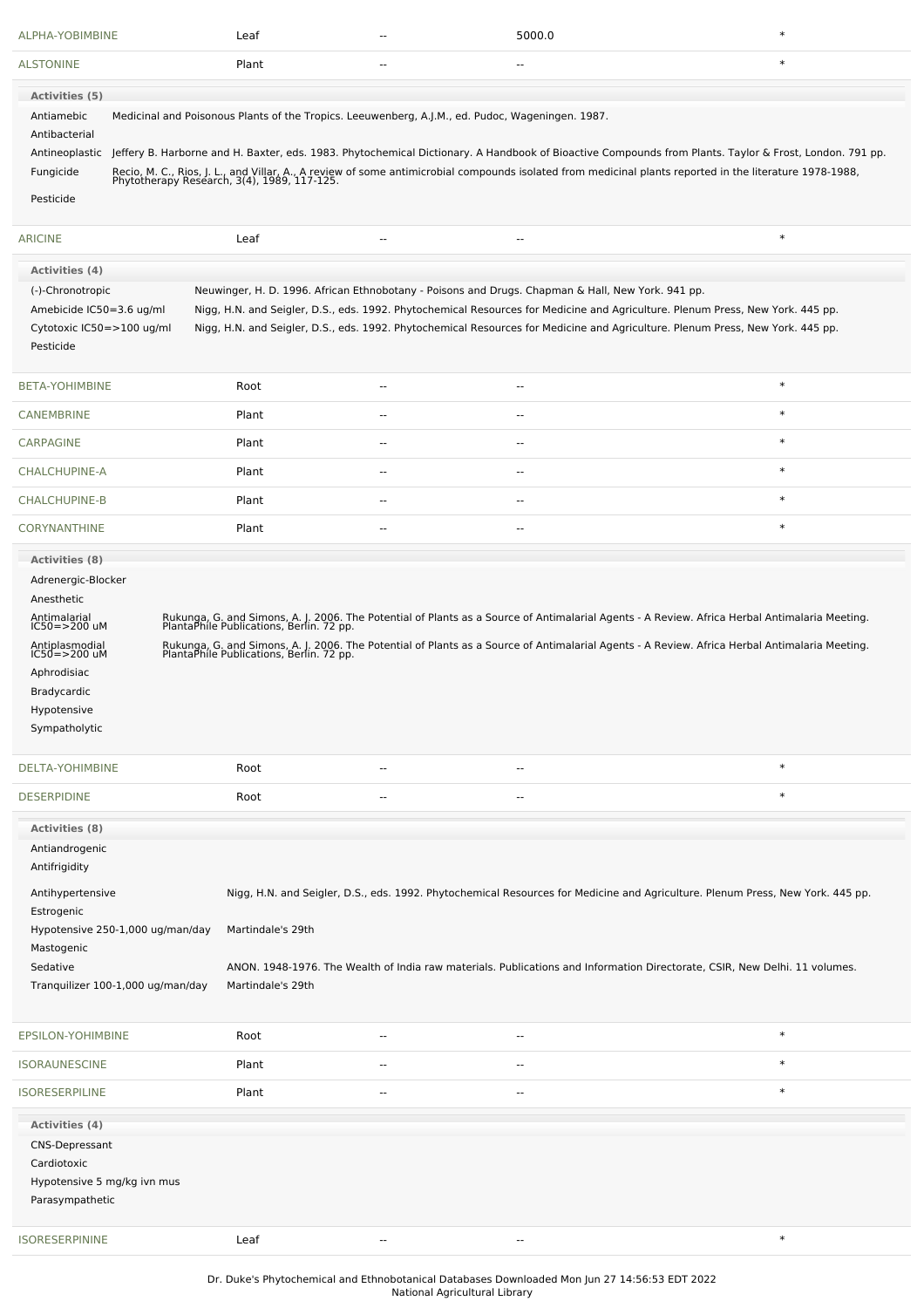| PSEUDORESERPINE                                       | Plant              | ٠.             | $\sim$                   | $\ast$                                                                                                                                                                                              |  |  |  |
|-------------------------------------------------------|--------------------|----------------|--------------------------|-----------------------------------------------------------------------------------------------------------------------------------------------------------------------------------------------------|--|--|--|
| <b>PSEUDOYOHIMBINE</b>                                | Plant              | --             | --                       | $\ast$                                                                                                                                                                                              |  |  |  |
| RAUJEMIDINE                                           | Plant              | ٠.             | $\overline{\phantom{a}}$ | $\ast$                                                                                                                                                                                              |  |  |  |
| <b>RAUVOLSINE</b>                                     | Plant              | $\overline{a}$ | $-$                      | $\ast$                                                                                                                                                                                              |  |  |  |
| <b>RENOSYDINE</b>                                     | Plant              | ٠.             | $\overline{\phantom{a}}$ | $\ast$                                                                                                                                                                                              |  |  |  |
| <b>RESERPIDINE</b>                                    | Plant              | ۰.             | $\overline{\phantom{a}}$ | $\ast$                                                                                                                                                                                              |  |  |  |
| <b>RESERPILINE</b>                                    | Leaf               | ٠.             | --                       | $\ast$                                                                                                                                                                                              |  |  |  |
| Activities (1)                                        |                    |                |                          |                                                                                                                                                                                                     |  |  |  |
| Antihypertensive                                      | Martindale's 28th  |                |                          |                                                                                                                                                                                                     |  |  |  |
| <b>RESERPINE</b>                                      | Root               | $\overline{a}$ | $\overline{a}$           | $\ast$                                                                                                                                                                                              |  |  |  |
| Activities (32)                                       |                    |                |                          |                                                                                                                                                                                                     |  |  |  |
| Abortifacient 0.04 mg/kg ipr?<br>rbt                  |                    |                |                          |                                                                                                                                                                                                     |  |  |  |
| Abortifacient                                         |                    |                |                          |                                                                                                                                                                                                     |  |  |  |
| AntiRaynaud's 1-1.5<br>mg/iar/man/day                 | Martindale's 28th  |                |                          |                                                                                                                                                                                                     |  |  |  |
| Antiadrenergic                                        |                    |                |                          |                                                                                                                                                                                                     |  |  |  |
| Anticonvulsant<br>Antidyskinetic 500-5,000            | Martindale's 28th  |                |                          |                                                                                                                                                                                                     |  |  |  |
| ug/man/day<br>Antihypertensive 250-500 ug             | Martindale's 28th  |                |                          |                                                                                                                                                                                                     |  |  |  |
| /man/day<br>Antileukemic                              |                    |                |                          |                                                                                                                                                                                                     |  |  |  |
|                                                       | Martindale's 28th  |                |                          |                                                                                                                                                                                                     |  |  |  |
| Antimigraine<br>Antipsychotic 100-1,000<br>ug/man/day | Martindale's 28th  |                |                          |                                                                                                                                                                                                     |  |  |  |
| Antipyretic                                           |                    |                |                          |                                                                                                                                                                                                     |  |  |  |
| Antischizophrenic                                     |                    |                |                          |                                                                                                                                                                                                     |  |  |  |
| Antistress                                            |                    |                |                          |                                                                                                                                                                                                     |  |  |  |
| Antitumor                                             |                    |                |                          |                                                                                                                                                                                                     |  |  |  |
| Bradycardic                                           | Martindale's 28th  |                |                          |                                                                                                                                                                                                     |  |  |  |
| <b>CNS-Depressant</b>                                 |                    |                |                          |                                                                                                                                                                                                     |  |  |  |
| Calcium-Antagonist 1 uM rbt,<br>rat, gpg              |                    |                |                          |                                                                                                                                                                                                     |  |  |  |
| Catecholaminolytic                                    |                    |                |                          | Pizzorno, J.E. and Murray, M.T. 1985. A Textbook of Natural Medicine. John Bastyr College Publications, Seattle, Washington (Looseleaf).                                                            |  |  |  |
| Hepatoprotective                                      |                    |                |                          |                                                                                                                                                                                                     |  |  |  |
| Hypotensive                                           | Merck 11th Edition |                |                          |                                                                                                                                                                                                     |  |  |  |
| Hypothermic 2.5 mg/kg scu<br>mus                      |                    |                |                          |                                                                                                                                                                                                     |  |  |  |
| MDR-Inhibitor 2.5-10 uM                               |                    |                |                          |                                                                                                                                                                                                     |  |  |  |
| Peristaltic                                           |                    |                |                          |                                                                                                                                                                                                     |  |  |  |
| Rodenticide                                           | Martindale's 28th  |                |                          |                                                                                                                                                                                                     |  |  |  |
| Sedative                                              | Martindale's 28th  |                |                          |                                                                                                                                                                                                     |  |  |  |
| Serotoninolytic                                       |                    |                |                          | Pizzorno, J.E. and Murray, M.T. 1985. A Textbook of Natural Medicine. John Bastyr College Publications, Seattle, Washington (Looseleaf).                                                            |  |  |  |
| Teratogenic 1-2 mg/kg ims ipr<br>rat                  |                    |                |                          |                                                                                                                                                                                                     |  |  |  |
| Tranquilizer                                          | Merck 11th Edition |                |                          |                                                                                                                                                                                                     |  |  |  |
| Tumorigenic 5-10 ppm feed<br>orl mus                  |                    |                |                          |                                                                                                                                                                                                     |  |  |  |
| Ulcerogenic 0.1 mg/kg/day/6<br>weeks imr rat          |                    |                |                          |                                                                                                                                                                                                     |  |  |  |
| Uterotonic                                            |                    |                |                          | Williamson, E. M. and Evans, F. J., Potter's New Cyclopaedia of Botanical Drugs and Preparations, Revised Ed., Saffron Walden, the C. W.<br>Daniel Co., Ltd., Essex UK, 362 pp, 1988, reprint 1989. |  |  |  |
| Vasoconstrictor                                       |                    |                |                          |                                                                                                                                                                                                     |  |  |  |
|                                                       |                    |                |                          |                                                                                                                                                                                                     |  |  |  |
| <b>RESERPININE</b>                                    | Root               | ٠.             | --                       | $\ast$                                                                                                                                                                                              |  |  |  |
| SARPAGINE                                             | Plant              | ٠.             | --                       | $\ast$                                                                                                                                                                                              |  |  |  |
| SERPENTINE                                            | Plant              | ٠.             | $-$                      | $\ast$                                                                                                                                                                                              |  |  |  |